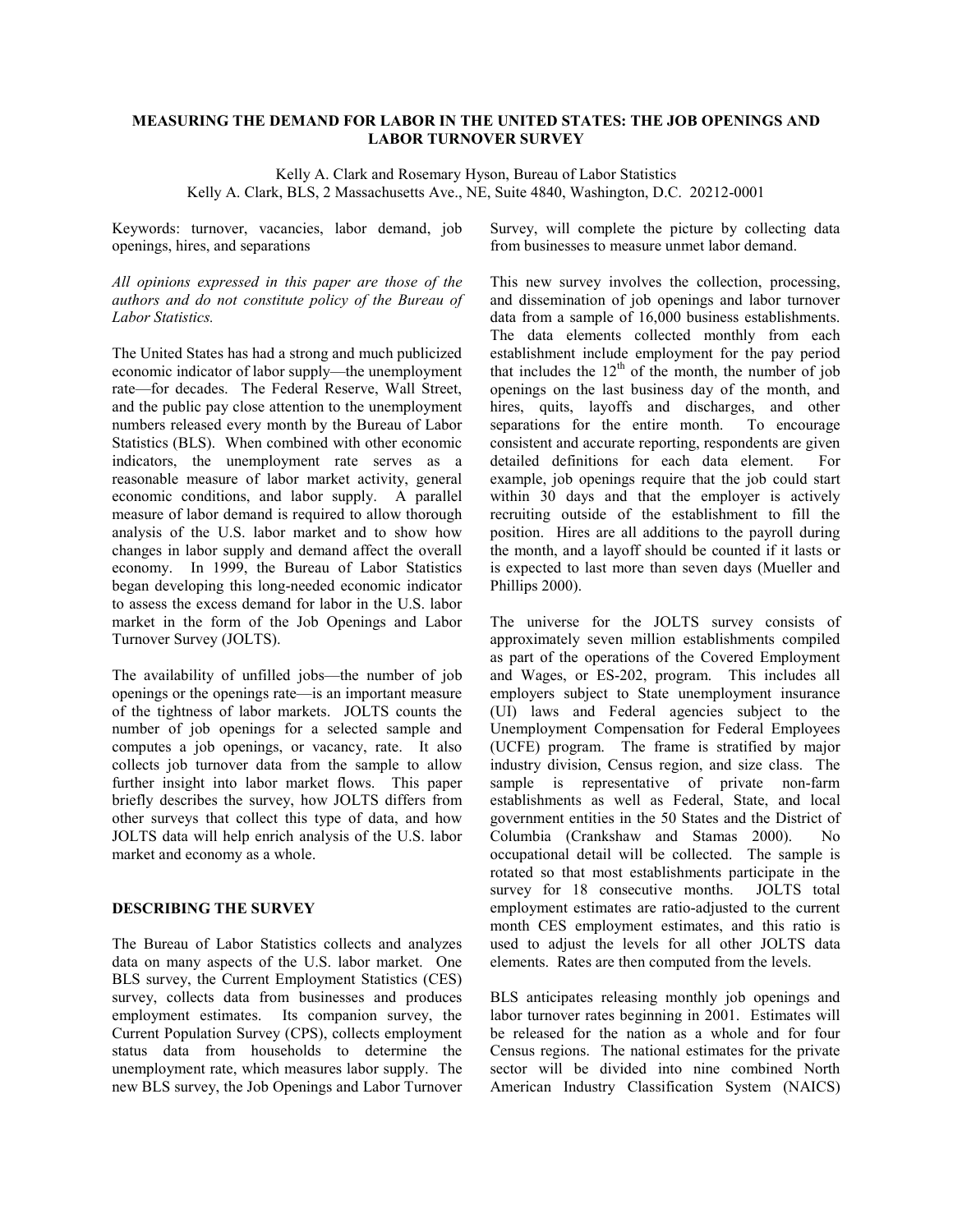sector breakouts, and a tenth sector will include Federal, State, and local government.

## **COMPARISONS TO OTHER DATA SERIES**

Presently there is no true economic indicator of the demand for labor with which to assess the underlying causes of unemployment in the U.S. labor market. There have been several attempts by BLS, other government agencies, and private organizations to collect job openings and labor turnover data, however, none on the scale of the current JOLTS program.

Described below are some of the most frequently used proxies for labor demand and turnover as indicators and in research. Each section describes the particular survey and compares it with JOLTS. Although these data series are valuable, JOLTS collects information on job openings, hires, and separations. The other series collect only one or two of these measures and collect data differently than JOLTS.

#### The Help-Wanted Advertising Index

The Conference Board's Help-Wanted Advertising Index (HWI) has been a continuous and oft-cited indicator of labor demand since 1951. It is based on the premise that changes in the volume of newspaper employment want ads accurately reflect changes in labor market activity. Rising trends in want-ad volume have corresponded with improvements in labor market conditions, and declines have signaled a slowdown in hiring. The HWI is based on the number of helpwanted advertisements printed in 51 major newspapers across the country each month. The metropolitan statistical areas (MSAs) of these cities account for approximately half of U.S. nonagricultural employment, or roughly 65 million people.

As an index, the HWI is a proxy for, rather than a direct measure of, unmet labor demand. The HWI measures the number of advertisements in a given month relative to the average monthly number of advertisements in the base year, 1987. JOLTS will provide more direct measures of labor demand. The JOLTS data series will include both a monthly count of job openings from surveyed establishments, and the job openings rate, defined as the number of job openings on the last business day of the month relative to the number of filled and unfilled jobs at the establishment that month.

JOLTS respondents report job openings based on specific conditions, as described earlier. Some helpwanted advertisements are resume-builders and not actual open positions. Many of the ads do not specify the starting date for the position or how many positions

are open, and the Conference Board does not adjust the ad volume for this. In addition, many employers advertise job openings outside of newspaper want ads, preferring the Internet or career fairs. Coverage of newspaper ads also will vary by industry, occupation, and education levels. Over time, changes in the HWI may reflect changes in the way employers recruit, rather than actual changes in the job market.

## The Job Absence and Turnover Report

The Bureau of National Affairs' (BNA) *Job Absence and Turnover Report* provides a data series to measure separations. It has been conducted quarterly since 1974, and turnover rates are based on responses from 190 to 300 BNA member establishments that represent a cross-section of U.S. employers. Total employment of BNA's responding organizations varies between 350,000 and 500,000.

BNA turnover figures include all permanent separations, both voluntary and involuntary, but they do not include job eliminations, reductions in force, longterm leaves of absence, layoffs, or departures of temporary staff. The JOLTS definition of a separation is more inclusive by counting all separations, including layoffs lasting or expected to last more than seven days. BNA releases its data quarterly, while JOLTS will release monthly. The BNA respondents are not randomly selected and so are not necessarily representative of the national economy. In addition, JOLTS will provide more industry detail than BNA, publishing by 10 NAICS sectors compared to the three published by BNA. The BNA geographic regions also are defined differently than the four Census regions that will be used in JOLTS.

# Data from the Current Population Survey

Since 1940, BLS has provided statistics on the labor force status of the civilian noninstitutional population 16 years of age and over from the Current Population Survey. The CPS is collected each month from a probability sample of approximately 50,000 occupied households. Although the CPS is not designed to measure labor turnover, the gross flows statistics and the Displaced Worker Survey have been used to create measures of hires and separations.<sup>1</sup>

*Gross Flows Statistics.* Three quarters of the CPS sample overlaps from month to month, which allows tracking of changes in the labor force status of respondents. However, not all survey responses in successive months can be matched, responses can vary over time even though the actual labor force status is

-

<sup>&</sup>lt;sup>1</sup> Stewart (1999) has also constructed a measure of separations using the March CPS Supplement.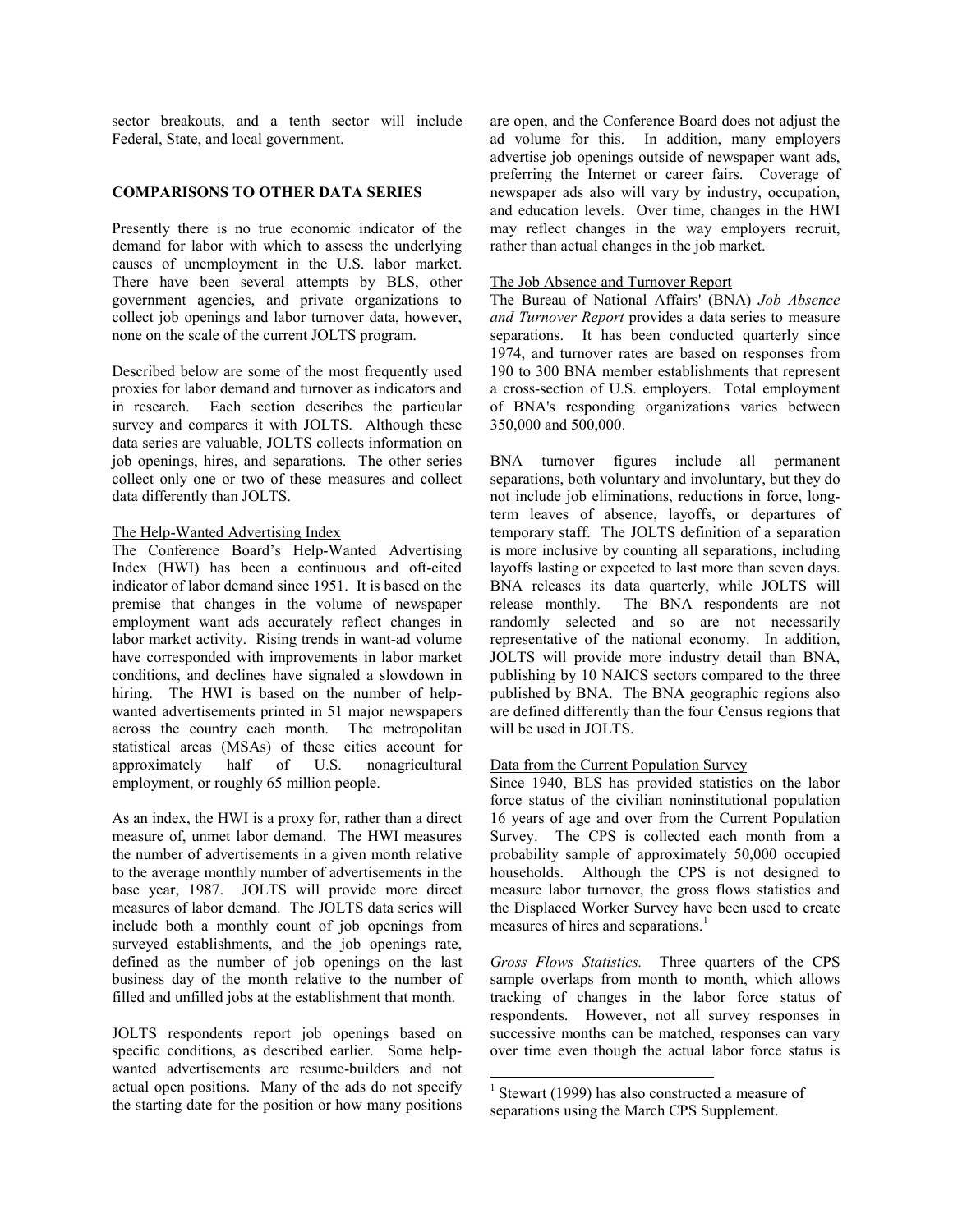unchanged, and an aging population and population growth make it difficult to relate changes in labor force statistics to gross flows statistics.**<sup>2</sup>** In addition, the CPS gross flows are limited by only being able to measure turnover involving an unemployment spell. For example, they cannot measure employment to employment flows<sup>3</sup>; estimates put such transitions at  $40$ percent of all workers who quit their jobs (Bleakley and Fuhrer 1997, p. 10).

*The Displaced Worker Survey.*Since 1984, the Displaced Worker Survey (DWS) has been conducted as a supplement to the CPS and collects information on workers who were displaced from their jobs. Displaced workers are defined as persons aged 20 and older who lost or left jobs because their plant or company closed or moved, there was insufficient work for them to do, or their position or shift was abolished. DWS obtains information on characteristics of the lost job, the unemployment spell, and the current job, if reemployed. DWS data have been used to determine the size and nature of the population affected by job displacements (Hipple 1999).

The biennial DWS concentrates on displacements, while JOLTS collects data on layoffs and discharges together. CPS displacements focus on workers 20 and older to avoid noise from teenage workers who frequently change jobs; JOLTS will collect information on employees of all ages. Workers who expect to be recalled to their jobs within six months are not included in the DWS, but JOLTS will count employees on layoff lasting or expected to last more than seven days.

The CPS supplement is currently being revised to annually collect detailed information on all types of job separations. Its demographic and wage information can be used to characterize the experience of workers who lose their jobs or leave their employer. Although the definitions of employment and displacement differ from the CPS, JOLTS is designed to be a more timely indicator on separations and labor demand at the macro level.

#### Health and Human Services New Hires Data

The Department of Health and Human Services (HHS) began collecting new hires data in 1997 as an administrative and enforcement tool for states to increase child support collections. Although HHS data are not published as a data series, JOLTS will be using this data internally to compare hiring trends. The HHS

l

new hire reporting initiative requires all employers to report information about newly hired and rehired employees to state agencies. All hires must be reported within 20 days of the first day an employee reports to work. Hires include new hires, rehires, and recalls of workers who need to fill out a W-4 form. The definition and the length in lapse of pay required to be considered a rehire varies by state. A national figure is derived by summing each state's reported new hires for each month. JOLTS collects hires for the entire month, whereas HHS collects hires as they are reported. Since HHS does not mandate the actual date of hire, with the 20-day reporting lag, some hires are reported in the month following the date of hire.

## **ANTICIPATED POLICY AND RESEARCH USES OF THE DATA**

The JOLTS data series on job openings, hires, and separations will enable policymakers to address some fundamental questions about labor demand and movements in the labor market. These questions include understanding certain factors driving fluctuations in unemployment and the overall economy, determining the best policies to reduce unemployment, and studying how firms and workers are matched with jobs, are distributed across sectors, and move between employment and non-employment.

The empirical relation linking vacancies with unemployment and the overall economy is called the Beveridge curve. First described by William Beveridge in the 1940s, the curve reflects a negative relationship between vacancies and unemployment.<sup>4</sup> Changes in the business cycle will generate movement along the curve, while reallocation of labor and capital between sectors will move the curve further away or closer to the origin. These forces are not independent of one another, and changes in labor force composition and job search behavior also affect the Beveridge curve locus. Economic researchers can use the JOLTS data to test and refine models of how such factors affect labor market dynamics and the distribution of workers across sectors.

Although a consistent set of vacancy data has not been available, researchers have constructed proxies and studied movements in the unemployment-vacancy relation over the past few decades. Generally, this work has documented upward movement along the Beveridge curve during the 1960s, and a combination of movement along the curve and outward shifts in the

 $2$  See Barkume and Horvath (1995) and Bleakley, Ferris, and Fuhrer (1999) for more details.

<sup>&</sup>lt;sup>3</sup> Workers who leave one job for another, without a spell of unemployment in between.

 4 Bleakley and Fuhrer (1997). Hansen (1970) provides a derivation of a model for the Beveridge curve.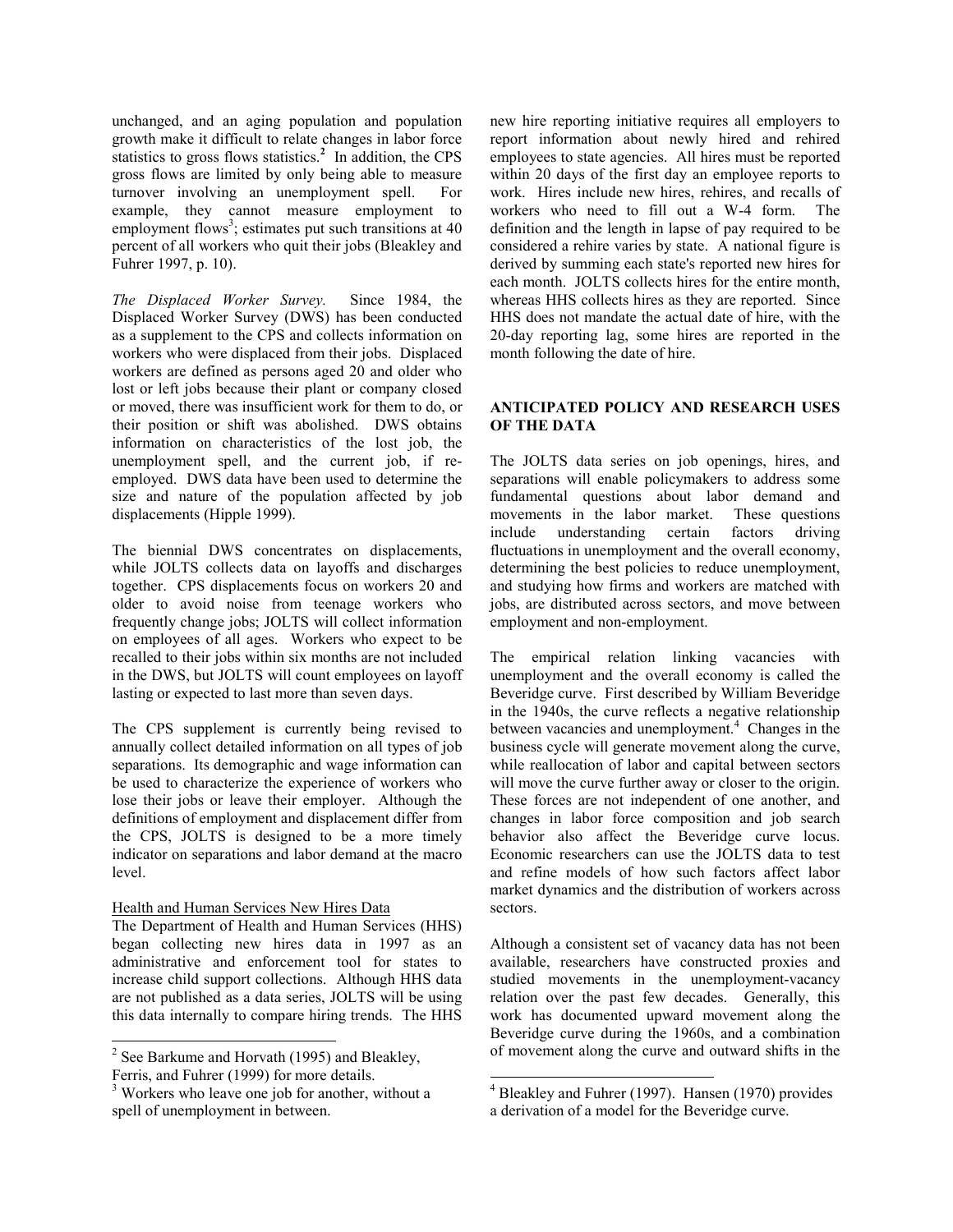relationship for various periods during the 1970s and 1980s.<sup>5</sup> Recent work by Bleakley and Fuhrer (1997) documents an inward shift of the curve in the early 1990s.

# Uses of JOLTS in economic policy

From a policy perspective, analysis of the co-movement of the unemployment and vacancy rates can indicate where the economy is in the business cycle and determine the most effective way to counter an increase in unemployment. Holding the structure of the economy fixed, the position of an economy on the Beveridge curve represents where the economy is in a business cycle. In times of economic expansion, the unemployment-vacancy combination will be high on the curve, and in recessions it will be low. The curve shifts with changes in the probability that job seekers and job openings will be matched. It will shift out if various factors make it harder for unemployed workers to fill vacancies and shift back when matching efficiency improves. In considering the curve's shape and movement over time, economists and policymakers can determine the differences between unemployment driven by deficient demand and unemployment generated by reduced matching.

For example, suppose the unemployment rate begins to rise substantially. If an increase in the vacancy rate is observed at the same time, this points to a problem of matching efficiency. The matching inefficiency could be the result of individuals who have become unemployed or entered the labor force not having the right skills to fill the vacancies. To reduce unemployment, providing training to such workers in the needed skills would help alleviate unemployment. If aggregate shocks are driving the increase in unemployment, training workers will produce little improvement. Rather, macroeconomic policies that spur job creation will be more effective.

The models that distinguish between deficient demand and reduced matching efficiency as causes of unemployment are well described by a number of authors. Abraham and Katz (1986) and Blanchard and Diamond (1989) demonstrate how data on vacancies can differentiate between deficient demand and unemployment generated by reduced matching. $6 \text{ A}$ paper by Petrongolo and Pissarides (2000) discusses

1

issues regarding the matching function that relates hires to vacancies and unemployment, which is an important component of the underlying macroeconomic models. The section below outlines some of the basic ideas behind these models.

## Uses of JOLTS in economic research

In a simple model where an economy has fixed structural characteristics, fluctuations in aggregate demand generate movements along the Beveridge curve as the economy expands and contracts. During recessions there are few vacancies and a high unemployment rate; as the economy expands and demand for labor increases, unemployed workers will find jobs and growing firms will be creating new jobs, generating a higher vacancy rate and lower unemployment rate.

As resources are reallocated in the economy, the expanding sectors have greater employment growth and the shrinking sectors experience reductions in employment. If workers who lose their jobs in the shrinking sector are perfectly mobile and have the skills to work in the expanding sectors, then the reallocation across sectors would not affect the position of the Beveridge curve. Such seamless transitions are rarely the case; impediments such as the lack of skills or geographic immobility affect job seekers' ability to match with job openings. As a result, concurrent increases in both vacancies and unemployment can be observed and shift the Beveridge curve further from the origin.

Demographic changes in the labor force also will affect the degree to which workers match with jobs. Workers have much higher turnover early in their career, so a change in the age distribution of workers towards younger workers, such as the entrance of the baby boom generation into the labor force, can generate shorter job durations. Shorter job durations are usually associated with greater turnover and more openings at any one time. Concurrent increases in both unemployment and vacancies could result, shifting the Beveridge curve further from the origin.

Others have noted how changes in family structure, work disincentives, and changes in recruiting practices on the part of employers (for example, in response to equal employment opportunity) can influence the number of job openings relative to unemployment.<sup>7</sup> Such questions cannot be directly investigated using the JOLTS data, but its job openings data could be

-

<sup>&</sup>lt;sup>5</sup> See Abraham (1983, 1987), Blanchard and Diamond (1989), and Bleakley and Fuhrer (1997) for more details.

<sup>6</sup> Hosios (1994) proposes a model in which vacancies can no longer distinguish between changes in employment due to sectoral shifts versus aggregate shocks.

<sup>&</sup>lt;sup>7</sup> See Abraham (1987), Bleakley and Fuhrer (1997), and Petrongolo and Pissarides (2000) for more details.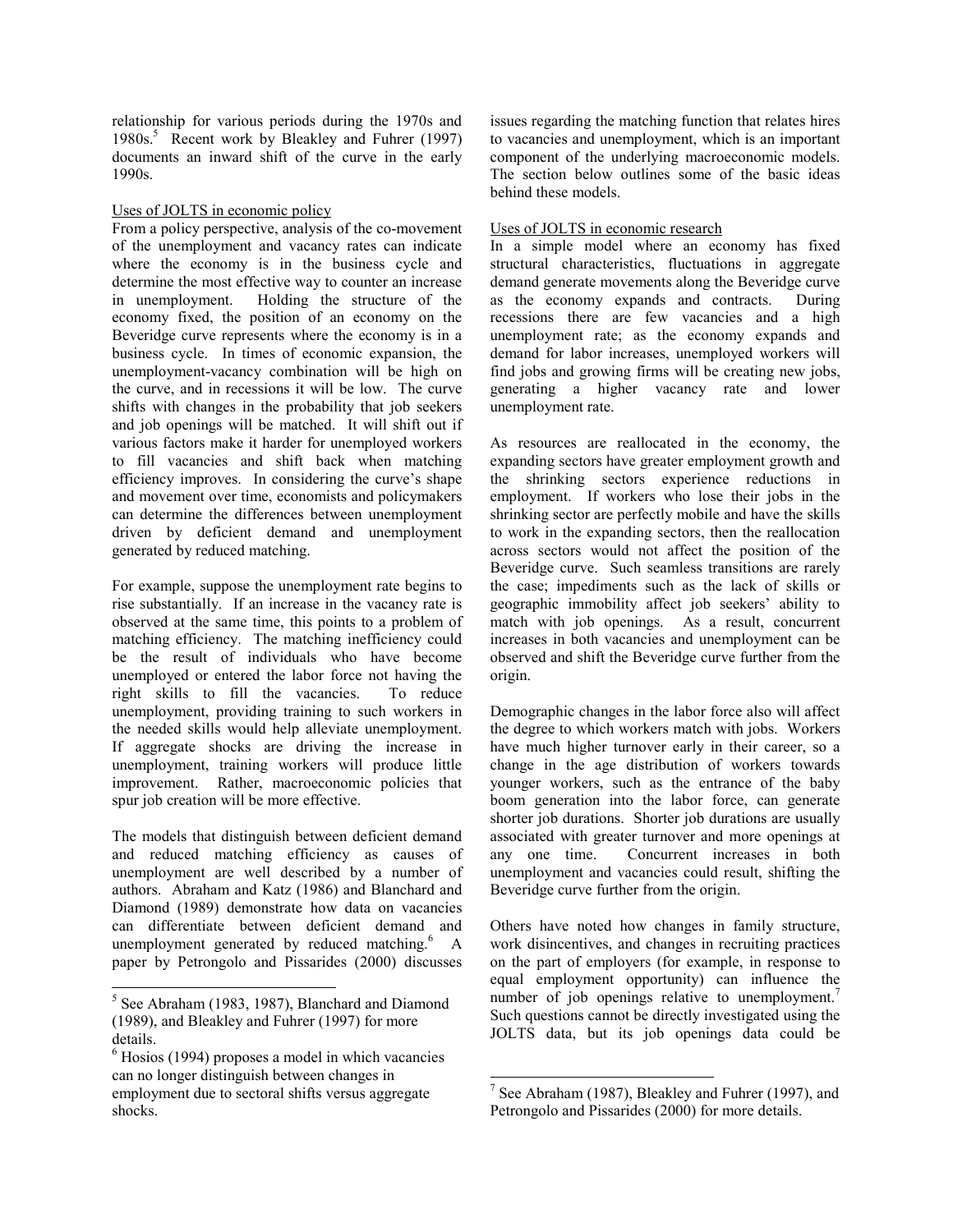combined with other microdata to investigate such questions.

In looking at the evidence using earlier vacancy data series, Blanchard and Diamond (1989) and Abraham and Katz (1986) find that aggregate demand shocks generate larger short-run movements in the vacancyunemployment relationship than reallocation or changes in labor supply. The impact of aggregate demand does not persist in the long run, while the effects of labor force shocks and increases in the intensity of reallocation do.

A number of authors find that labor supply shocks appear to have played at least a small part in shifting the Beveridge curve out in the  $1970s$  and  $1980s$ .<sup>8</sup> Reallocation of jobs across industries has played a role, but these are not entirely of a consistent timing and magnitude to explain the remainder of the shifts between the 1970s and 1990s. Abraham (1987) provides evidence that increased geographic dispersion of job creation and destruction are more consistent with the shifts; all the researchers cite additional factors that also were likely to have affected matching and shifted the Beveridge curve.

JOLTS will be the first data series where such macroeconomic analyses can be performed without constructing at least one, if not more, of the main components of these models from proxies based on manufacturing data. Macroeconomists will be able to learn how well current models describe labor demand and labor market dynamics in the United States. Also, the time series on quits and hires, in combination with data on gross flows, may enable researchers to back out other turnover series, such as employment-toemployment transitions, and further enhance such research.

As researchers model the links between the matching of workers and firms at the individual level, the matching process at the aggregate level, and conditions in the overall labor market, the JOLTS data may be useful in conjunction with other micro and macro series to test these relationships.

For microeconomic research, JOLTS provides direct measures of labor demand and turnover that could enhance research on individual wage and employment outcomes when combined with data on individuals or firms. For example, JOLTS data are measured at a very aggregate level, but a researcher could use them with the more localized Help-Wanted Index data series to

construct additional measures of labor demand in the 51 MSAs.

These topics are part of macroeconomists' and labor economists' research agendas and extend beyond JOLTS use as an indicator of labor demand in the United States. The true scope of the data's usefulness cannot be anticipated; however, as the data series accumulates and models of labor dynamics are further developed, they may substantially deepen economists' understanding of labor markets and the economy.

## **CONCLUSION**

JOLTS statistics can be used as an indicator of general economic conditions, as well as an important tool for considering the implications of unemployment, labor market, and economic policies. The data series, in conjunction with other micro- and macroeconomic data, is also likely to enhance researchers' understanding of labor market dynamics and their relation to the economy as a whole.

#### **References**

Abraham, Katharine G. "Help-Wanted Advertising, Job Vacancies, and Unemployment." *Brookings Papers on Economic Activity*, no. 1, June 1987, pp. 207-248.

"Structural/Frictional vs. Deficient Demand Unemployment: Some New Evidence." *American Economic Review*, 1983, 73(4), pp. 708-724.

Abraham, Katharine G. and Lawrence F. Katz. "Cyclical Unemployment: Sectoral Shifts or Aggregate Disturbances?" *Journal of Political Economy*, 1986, 94(3), pp. 507-522.

Akerlof, George, Andrew Rose, and Janet Yellen. "Job Switching and Job Satisfaction in the U.S. Labor Market." *Brookings Papers on Economic Activity*, no. 2, Nov. 1986, pp. 495-594.

Barkume, Anthony J. and Francis W. Horvath. "Using Gross Flows to Explore Movements in the Labor Force," *Monthly Labor Review*, April 1995, pp. 28-35.

Blanchard, Olivier and Peter Diamond. "The Flow Approach to Labor Markets." *American Economic Review*, 1992, 82(2), pp. 354-359.

<sup>&</sup>lt;sup>8</sup> See Abraham (1987), Blanchard and Diamond (1989), and Bleakley and Fuhrer (1997) for more details.